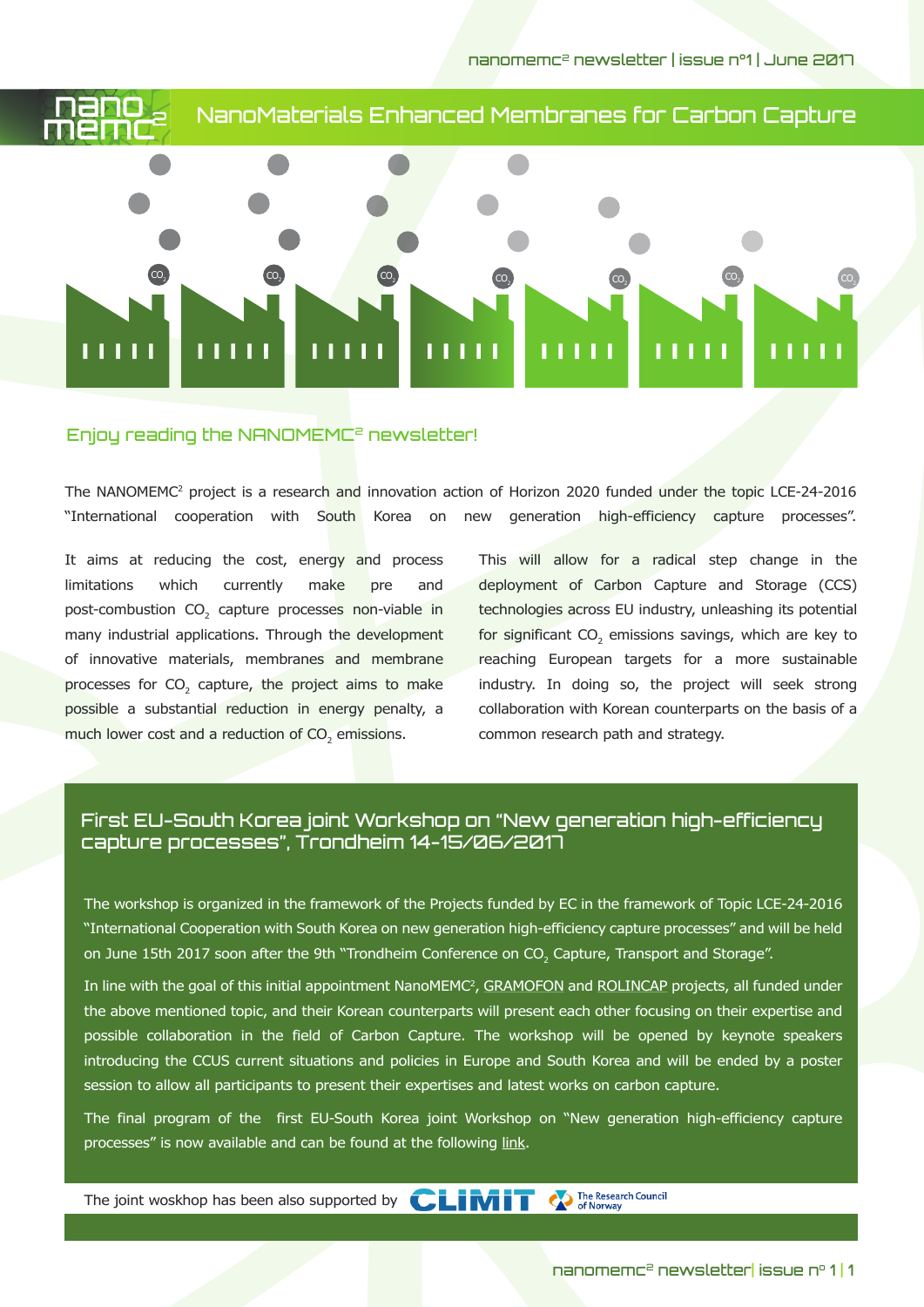## the project

Membrane separation can be applied to many CO<sub>2</sub> capture processes from pre-combustion (CO<sub>2</sub>-H<sub>2</sub> / CO<sub>2</sub>-CH<sub>4</sub> separation) to post-combustion (CO<sub>2</sub>-N<sub>2</sub>) and oxyfuel (O<sub>2</sub>-N<sub>2</sub>) and is generally endowed with high flexibility and potentially low operating costs when compared to other capture methods. However, current materials lack the

separation performance and durability needed for an efficient and economically feasible exploitation of such technology. The NANOMEMC<sup>2</sup> project aims to overcome current limitations by focusing on the development of innovative  $CO<sub>2</sub>$  selective membranes with high flux and selectivity, suitable for application to both pre and post-combustion capture processes.

Nanofibrillated cellulose (NFC), Graphene (G) and Graphene Oxide (GO) suspensions will be produced and appropriately functionalized for obtaining two different types of membranes: novel Facilitated Transport Hybrid membrane (FTHM) and Continuous Phase Hybrid Membrane (CPHM).



**WP1: Coordinator and Management WP2 WP3 WP6 Material development Module preparation** CO<sub>2</sub> capture **and characterization and prototype testing performances** WP8: Twinning activities with Korea **WP8: Twinning activities with Korea** Use of NFC, Graphene Membrane performance Scale-up of membrane productions to pre-pilot scale. and/or Graphene oxide characterization for different gases Prototype testing at pre-pilot scale for the production of FTHM and CPHM **The Second** 瑶 **Structure properties relationships WP4** and material design<br>Modeling of key interactions for HM CO<sub>2</sub> capture **Process simulation and economic analyses WP5** Optimization of process separation configuration and LCA assessments **WP7: Dissemination and Exploitation of results**

The general objective of the NANOMEMC<sup>2</sup> project is to contribute to a real and effective deployment of CCS technologies by reducing the cost and energy penalty of  $CO_2$  capture through the development and optimal integration of innovative membranes for CO<sub>2</sub> separation within different energy intensive industrial processes.

It will be implemented through the attainment of the scientific NANOMEMC<sup>2</sup> main goal: to fully develop the potential of membranes in the selective capture of  $CO_2$  from gaseous emissions, increasing the efficiency of the capture step, and reducing the overall CCS cost below the value of  $40 \in /$  tonne of CO<sub>2</sub> avoided. NANOMEMC<sup>2</sup> will focus on both pre-combustion and post-combustion strategies thus applying new membranes for separation of CO<sub>2</sub> on both fuels and flue gases.

The NANOMEMC<sup>2</sup> approach is to address, through process intensification and technological innovation, three of the highest priorities in the EU energy-intensive industry, namely:

- $\mathrm{CO}_2$  emissions reduction (-35% for basic set up);
- Energy penalty (from current 30% of amine absorption down to potential 20% expected);
- Cost competitiveness (at least -20% for both CAPEX and OPEX).

The NANOMEMC2 project will have relevant impacts in the EU industry and global markets, by:

- contributing to advance the knowledge on new materials, technologies and processes for cost-efficient and high-performance CO<sub>2</sub> capture;
- build a strong and concrete case for rapid industrial application;
- improving the competitiveness of EU industry;
- set up of a strong business model and related business plan for the  $\mathsf{NANOMEMC}^2$  innovations.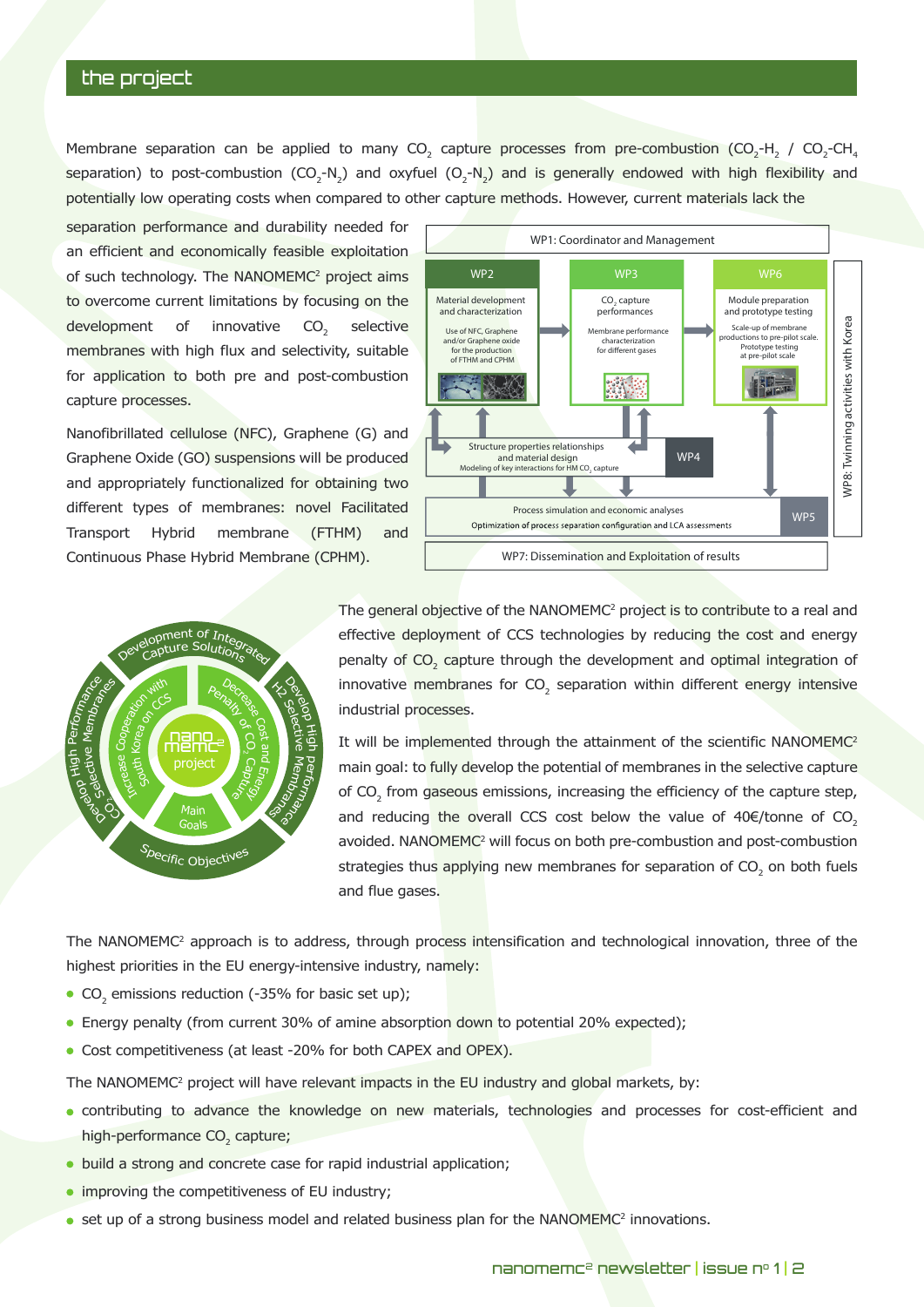# nanomemc2 consortium

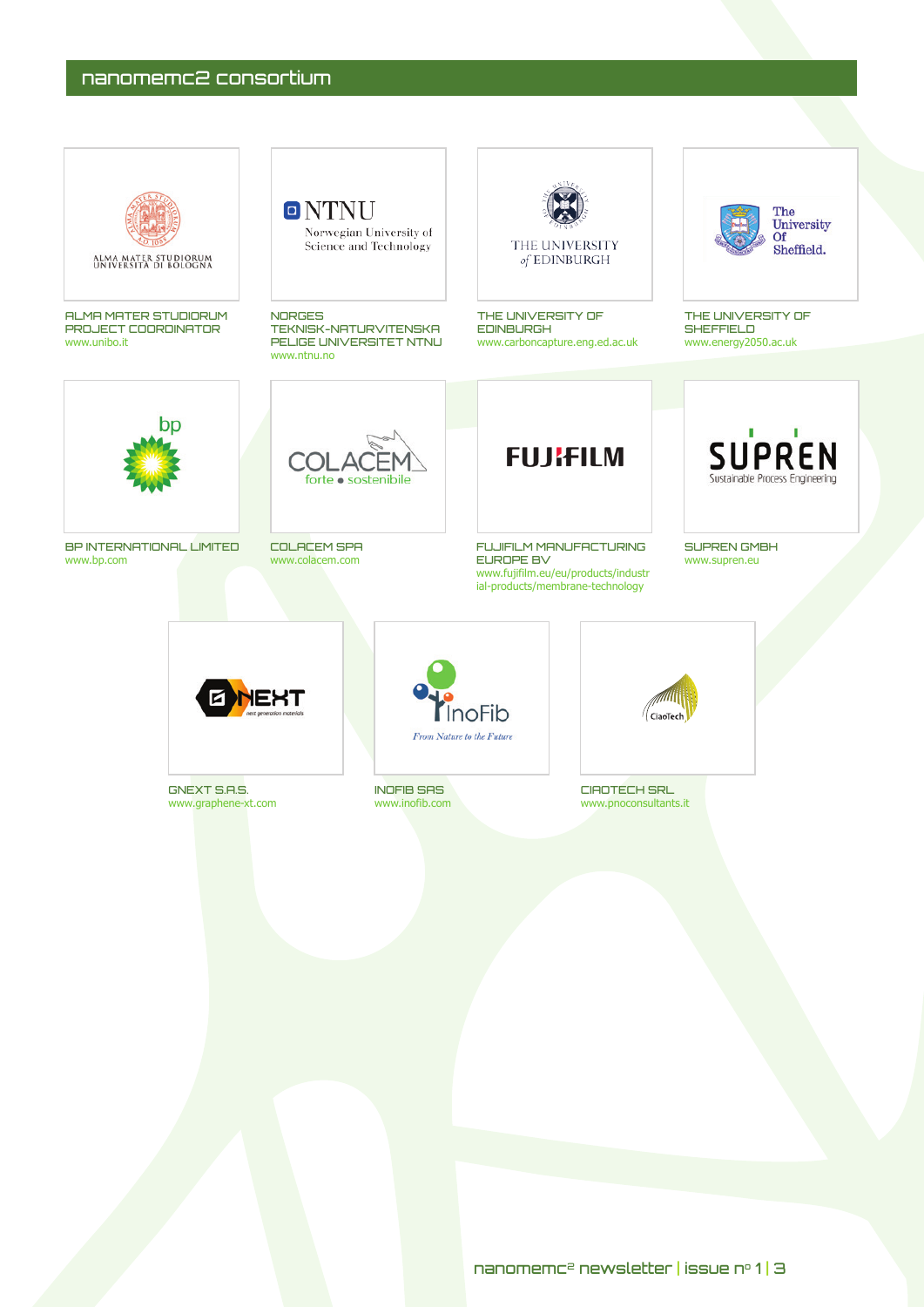## Which are the involved companies and associations and what they will do?



Founded in 1088, the Alma Mater Studiorum – Università di Bologna (UNIBO) is known as the oldest University of the western world. Nowadays. UNIBO still remains one of the most important institutions of higher education across Europe and the second largest university in Italy with 11 Schools, 33 Departments, about 3000 professors and researchers, and more than 84.000 students. With regard to the international reputation, UNIBO has been awarded the use of the logo "HR Excellence in Research" and is among the top 5 Italian universities in the main International rankings, e.g., 1st Italian university (182nd position) in the international QS – World University Rankings of the world best universities since 2010. UNIBO is one of the most important institutions of higher education across EU and the second Italian University

in access to EU funding. UNIBO has gained a considerable experience in International and European research projects, successfully participated in FP7 with more than 275 funded projects in different specific

programmes (acting as coordinator in 58 of these, total budget 87.5 m€). On the European side, Unibo is member of the major European Networks and stakeholders thematic groups, such as: the European Climate Research Alliance (ECRA); the European Technology Platforms (ETP) SuSchem, WSSTP, BioFules; the Joint Programming Initiatives (JPI) Water challenges, FACCE, Oceans; the Public Private Partnership (PPP) Spire; the KIC Climate; the EIP Water Challenges. In addition Unibo is candidate of the consortium for the KIC RawMatters. In the first year of Horizon 2020, UNIBO won 63 projects for a total budget up to now higher than 14 m€.

NANOMEMC2 project in particular will take place in the Department of Civil, Chemical, Environmental and Material Engineering (DICAM) which is part of the school of engineering and architecture and is composed of more than 100 full time professors and researchers and about 150 PhD, Post Docs and graduate students. The research topics of the department cover very different areas and many different research group. Among the others the research group of Diffusion in Polymer focuses on the experimental analysis and modelling of mass transport in polymeric films and membranes in view of the optimization of materials properties for the applications of interest. This group will be involved in NANOMEMC2 where it will use the described expertise for the development and testing of membrane materials suitable for high efficiency carbon capture applications.

#### **Role in the project**

The UNIBO research unit will be the coordinator of the NANOMEMC2 project and the leader of WP1 "Coordination and management". Apart from that UNIBO will also lead WP2, related to the materials development where it will focus on the development of Facilitated Transport and Continuous Phase hybrid membranes for  $\mathsf{CO}_2$  Capture. UNIBO will be also involved in:

WP3, where it will test the membranes developed in WP2 in a wide range of operative conditions and with particular reference to pre-combustion capture applications for both CPHM and FCHM.

WP4 where it will focus on the development of structure properties relationship able to quide the material development and on the construction of macroscopic models for the description and prediction of membrane behavior in different operative conditions. These model will serve as a base for process simulation analysis (WP5) and system scale up (WP6).

WP7 and WP8 where, as Coordinator, it will have a significant role both in the dissemination and in keeping contact end ensure twinning activity with Korean Partner.



NTNU (The Norwegian University of Science and Technology) is a fully integrated university with emphasis on technology and engineering. It is the main technical university in Norway with over 80% of all master- and PhDdegrees awarded in science and technology. NTNU is involved in a series of CO<sub>2</sub> capture projects in various areas, including various membrane technologies. Throughout the last decade several doctoral theses within these topical fields have been granted. The NTNU-led ECCSEL EU infrastructure project proves NTNU's leading position in the field of CCS.

NTNU's membrane group (Memfo) at the Department of Chemical engineering will contribute to the project. The group is highly recognized internationally, and is working on membrane material development, tailoring of membranes for

specific separations, industrial applications and process simulations. Memfo is a core participant in the ECCSEL project. The advanced lab facilities at Memfo provide most of the facilities needed in this project. Memfo has been involved in many EU projects on CO<sub>2</sub> capture (e.g, DECARBIT, NanoGloWa, HiPerCap). Memfo is also partner in many national research projects like NanoMBE, MCILCO2, BIGCCS, BIGCO2, FSC-Membrane and Nagama. A very successful sample of CO<sub>2</sub> separation membrane development is the fixed-site-carrier membrane for CO<sub>2</sub> capture, where the group has several patents, and has demonstrated on pilot scale this membrane at a coal fired power plant in Portugal.

#### **Role in the project**

NTNU will lead the WP3, focused on testing the separation performance of the membrane synthesized in the WP2, with pure and mixed gas separation experiments in various conditions. Furthermore, NTNU will take part in the WP2, synthesizing hybrid membranes based on Graphene and Nanocellulose provided by partners and carrying out the characterization of these membranes in terms of chemical structure, morphology and water uptake. In the WP4, NTNU will carry CO<sub>2</sub> sorption tests and mechanical stability tests of the membranes under humid conditions. Finally, in the WP6 NTNU will be responsible for the subtask of upscaling the membrane production, by preparing pre-pilot membranes modules.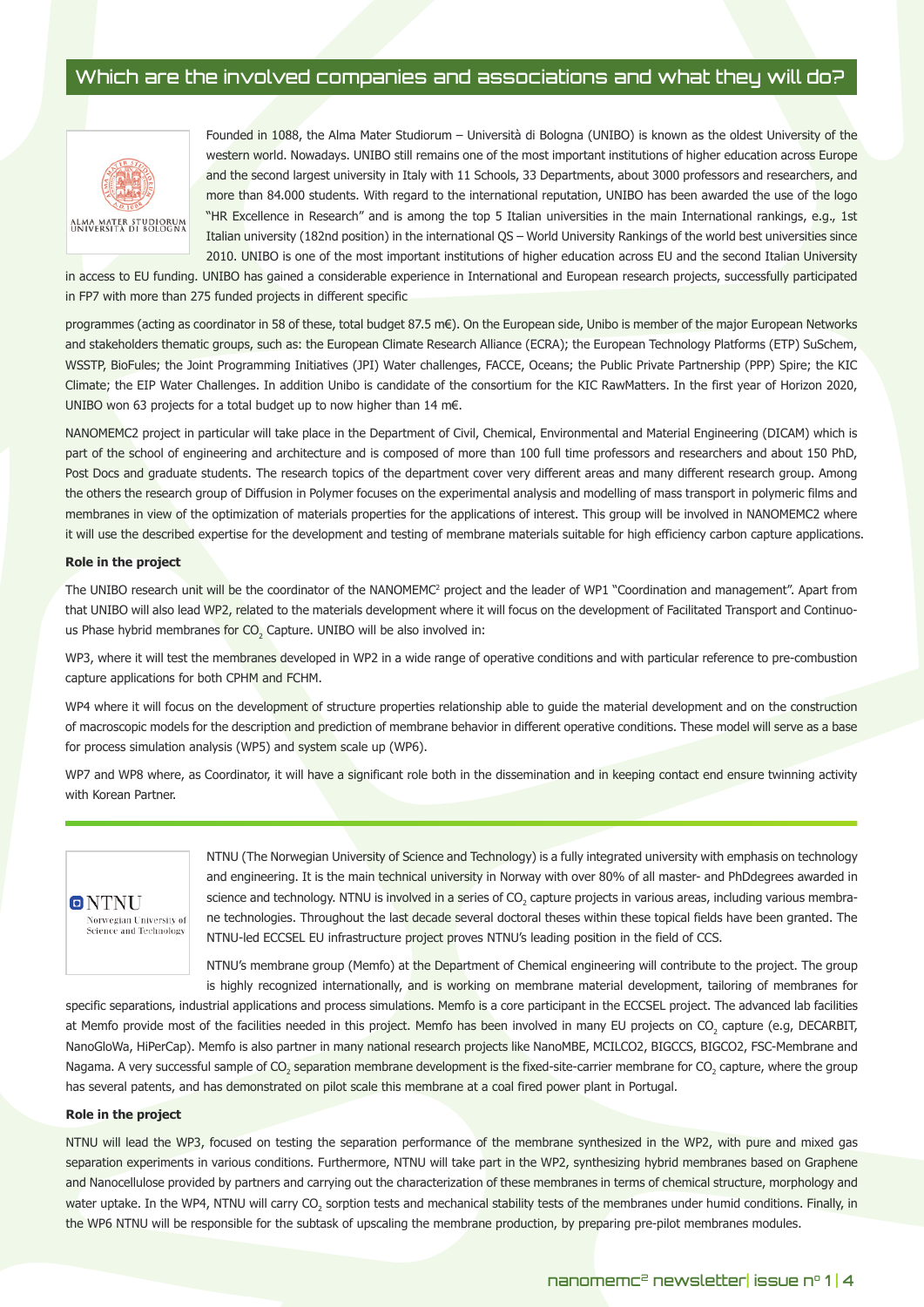

The College of Science and Engineering is one of the three academic Colleges at the University of Edinburgh. With nearly 2,000 staff and 7,500 students, it one of the largest science and engineering groupings in the UK. It is also in the front rank of the UK University science and engineering groupings for research quality and research income. In the most recent (2014) UK Research Excellence Framework (REF) the College of Science & Engineering continues to be a top performer and was classified as world-leading in terms of originality, significance and rigour. The results reveal that overall 84 per cent of the University's research activity is in the highest categories  $-4*$  and  $3*-$  which are classified as 'world leading' or 'internationally excellent'. Edinburgh is also one of a select group of British universities to achieve

outstanding results when demonstrating the impact of its research on wider society. More than half of its research in this category has been classed as 'world leading'. The College of Science and Engineering consists of seven academic schools: Biological Sciences, Chemistry, Engineering, GeoSciences, Informatics, Mathematics and Physics & Astronomy. One of the Universities fundamental missions is the advancement and dissemination of knowledge. With that in mind the College strives to produce graduates equipped for both personal and professional achievement and this is reflected through the up-to-date content of all teaching material to reflect the latest development in research and at the same time be responsive to the needs of employers and Industry. The College is also a key player in European research collaborations, participating in 125 projects in Framework 6,235 projects in Framework 7, and 72 projects in Horizon 2020 to date. This includes 43 ERC awards and more than 90 Marie Skłodowska-Curie actions awards. In addition to successful participation in European projects, the College is home to one of the 2013 Nobel Laureate in Physics, Prof. Peter Higgs who discovered a mechanism that enables elementary particles to acquire mass and shares it with Prof Englert from the Université Libre de Bruxelles.

#### The School of Engineering

The School has wide-ranging, comprehensive and exciting research activities. The research is carried out in a broad scope of challenging engineering research themes within six institutes: Institute for Bioengineering (IBioE); Institute for Digital Communications (IDCoM); Institute for Energy Systems (IES); Institute for Infrastructure and Environment (IIE); Institute for Materials and Processes (IMP); Institute for Integrated Micro and Nano Systems (IMNS). Within the IMP, the carbon capture group has developed expertise in the detailed modelling and optimization of separation processes with over 6M Euros of funded research over the past 5 years investigating next generation separation processes based on adsorption and membrane systems with a wide range of experimental systems.

#### **Role in the project**

In this project, UEDIN will contribute in characterization of the materials produced by the partners in particular for permeation measurement of pure gases and mixture, including high temperature and high pressure measurements.UEDIN will also lead the molecular modelling modelling activity of the project and participate in the process simulation. UEDIN has extensive experience in process flow sheet modelling and membrane separation processes. Finally UEDIN will coordinate the twinning activities with the Korean partner.



The University of Sheffield is ranked as a world top-100 university. A member of the UK's prestigious 'Russell Group' of research-led institutions, USFD offers world-class teaching and research excellence across a wide range of disciplines. In 2011, it was named UK University of the Year by the Times Higher Education Awards. Over 86% of its research was considered as internationally recognised or World leading after the 2014 national Research Excellence Framework. The USFD Energy 2050 initiative at the university aims to develop a sustainable, affordable and secure energy supply for the future, focusing on advanced conventional power generation. The UKCCSRC's National Pilot-scale Advanced Capture Technology (PACT) Facilities, part of the Energy 2050 initiative, contributes towards USFD's technology evaluation in this

project. It enables R&D; technical feasibility and process assessments; technology validation and de-risking; process integration; testing of design concepts for scale-up; and support for operational experience.

#### **Role in the project**

The USFD team will contribute primarily to WP6, focusing on aiding the development, scale-up and construction of the membrane test module, as well as extensive testing of the pilot system when deployed at the PACT Facilities. Key performance indicators will be used to fully characterize and assess its operation and performance under a range of industrially-relevant environments, as considered and determined by the other WPs. We will also contribute to WP5 to develop state of the art physical sub-models. Links and interactions with WP2/3 are of paramount importance throughout the duration of the project and the team will also participate considerably in WP1/7/8, for coordination, management, dissemination and twinning activities.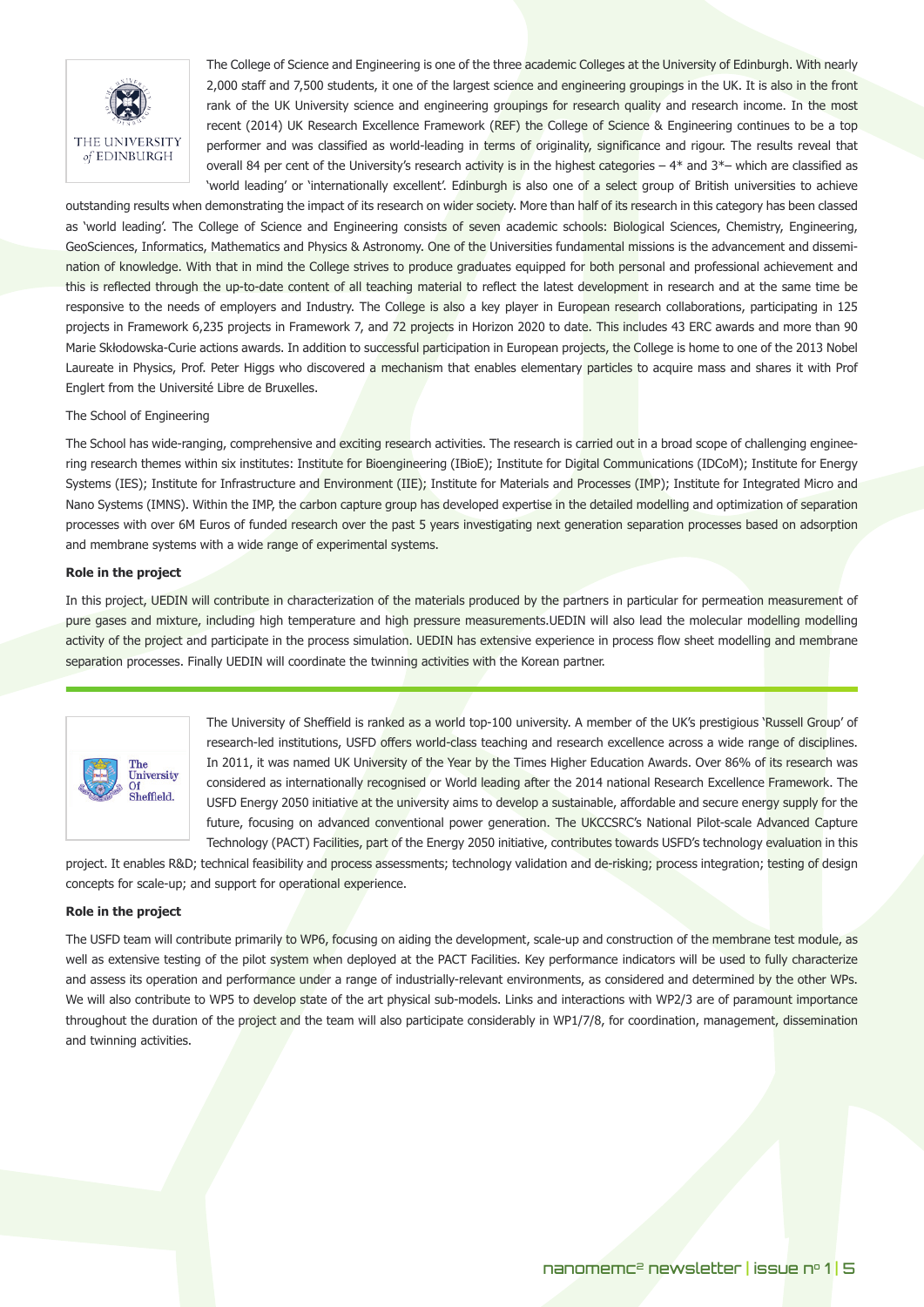

BP is one of the world's leading integrated oil and gas companies. BP provides customers with fuel for transportation, energy for heat and light, lubricants to keep engines moving and the petrochemicals products used to make everyday items as diverse as paints, clothes and packaging. BP projects and operations help to generate employment, investment and tax revenues in countries and communities around the world. BP employs more than 80,000 people, mostly in Europe and the US. BP PLC is the parent company of the BP group of companies. The worldwide headquarters is in London. BP International Limited is the legal entity used by the corporate technology activity – named Group Technology. BP uses technology to find and produce more hydrocarbons, improve processes for converting raw materials and

develop lower carbon products. BP employs more than 2,000 scientists and technologists. In 2013 BP invested \$707 million in research and development (2012 \$674 million). Group Technology is the department in BP which holds the centre of expertise for carbon management technologies including CO<sub>2</sub> Capture and Storage (CCS). Group Technology has more than 10 years of experience covering research, development and demonstration of CCS technology including the In Salah CCS project in Algeria where more than 3 million tonnes of CO<sub>2</sub> have been stored in a deep saline formation. The Group Technology team has expertise in process modelling, economic assessment of process technology and process development and scale up, together with knowledge of CO<sub>2</sub> capture technology, natural gas processing, hydrocarbon reforming, H<sub>2</sub> production technology and gasification.

## **Role in the project**

BP will make significant contribution to Work-Package 5 "Process Design and Simulation" and Work Package 7 "Dissemination and Exploitation of Results". BP has knowledge and experience of a number of CO<sub>2</sub> capture technology evaluations and bench-marking studies including cost-estimation methodologies from Europe and North America that will be useful. BP has delivered innovative results through process synthesis in similar projects. BP will participate in setting-up and delivering the results of Work-Package 5 by participating in idea generation/brainstorming and review/development activities. BP has experience of building techno-economic models and producing results. In this project BP will help to develop the approach and act as reviewer of the output. BP will provide input and help to review the output from Work-Package 7. BP has back-ground knowledge and experience of energy markets in Europe and across the world including policy and regulatory developments and how they might drive the demand for low-carbon technologies including CCS. As an operator and end-user of energy technologies BP is a potential future customer for the technology and will bring input from this important perspective. BP also has knowledge of state of the art technologies and other emerging technologies in terms of performance and cost and will bring this input into this analysis. As the leading participant in the CO<sub>2</sub> Capture Project (CCP), which is a collaborative project involving oil and gas companies with world-wide operations, through a joint work-shop BP will facilitate the dissemination of project deliverables to CCP and feed-back to the project on the technology in development and the dissemination and exploitation of results.



Colacem is one of the youngest Italian cement producers; however it has consolidated itself as the third company present on the Italian market and, indeed, thanks to the strategic positioning of some of its plants, as the first when it comes to exports. A great deal of the factors that have driven such a rapid growth may be attributed to its vision, which has always been market-oriented and rooted in technological innovation and sustainability. In a sector of industry that contemplates huge volumes and with a strong incidence of energy costs, a key to success has certainly been the availability of highly efficient plants, that are able to reduce both loss of energy and of raw materials. All this thanks to the will of always targeting the use of the best available technologies on the market and on the continuous upgrading of its

plants, that today may well be considered amongst the most advanced in Europe.

Colacem, as main company of the "Financo" Group, reaches a domestic production of around 3,6 million tons thanks to its 7 Italian plants located in Caravate (Varese), Rassina (Arezzo), Ghigiano (Perugia), Sesto Campano (Isernia), Galatina (Lecce), Modica and Ragusa (Ragusa). The Company is also present internationally in 3 different continents, with various plants (in Tunisia, Dominican Repubblic, Canada and Albania) and terminals (in Spain, Jamaica and Haiti). Colacem headquarters are located in Gubbio (Perugia).

## **Role in the project**

Colacem will support the project by designing and constructing the pre-pilot test rigs to be installed in one of its Italian Cement Plant. Process simulation and modelling will be considered in order to study the integration of new materials and technologies in already existing cement plant. Colacem will support the project also providing all necessary data regarding the gas composition at the stack emission point and eventually its possible modification with respect to temperature, pressure and humidity. Colacem technical staff at plant level will support the pilot plant test by adapting the gas sampler to its stack emission and furnishing all services eventually necessary (i.e. power supply, water, air compression service line, etc.) Colacem, during the pilot plant test, will also record all the cement kiln process parameters for further evaluation and comparison. Colacem will join the consortium aiming to develop its interest in the field of CO<sub>2</sub> capture and its presence in the consortium will guarantee the focus will be maintained on the industrial implementation at the same time Colacem will help guiding the research towards industrially exploitable results, throughout the whole duration of the project.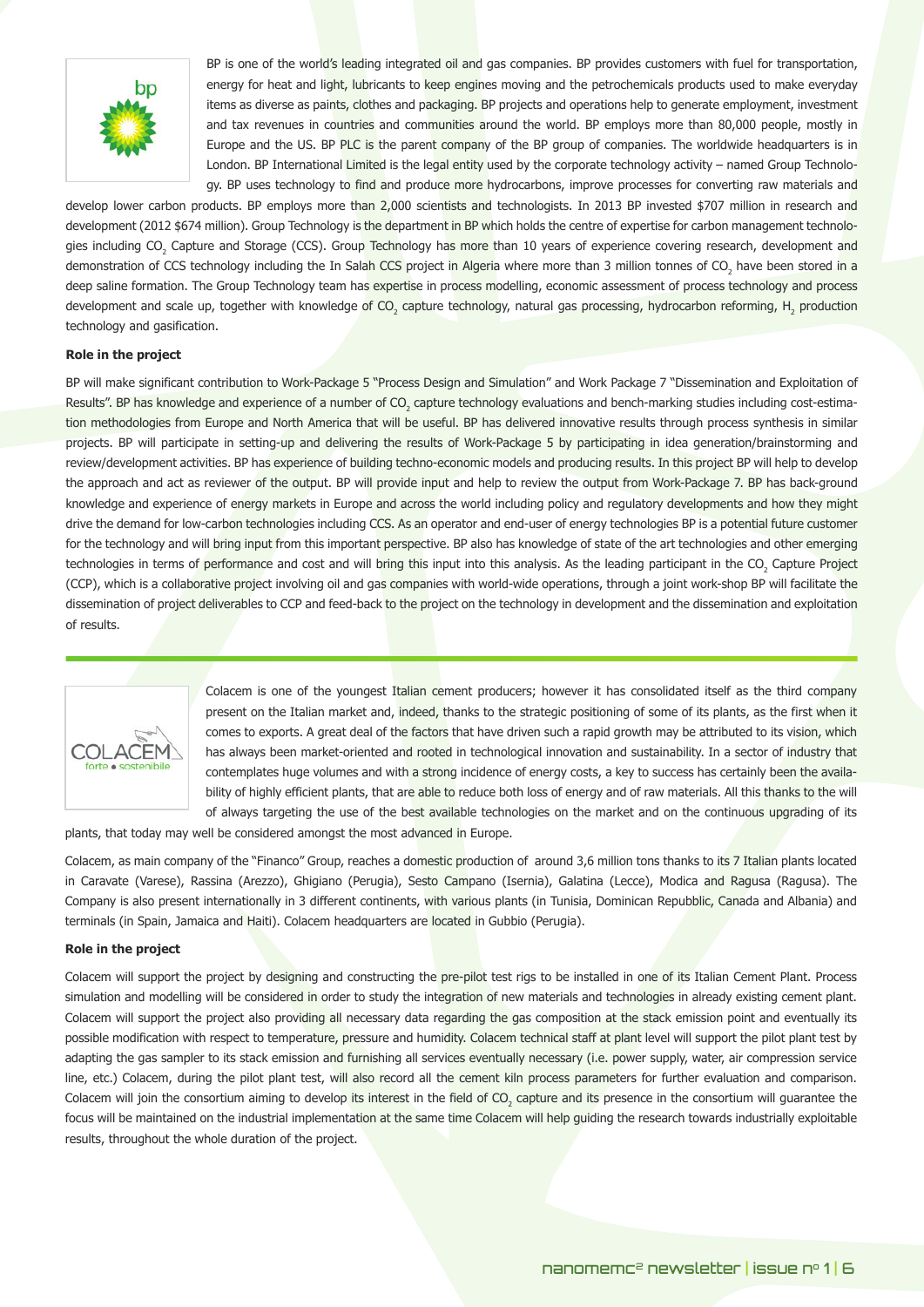

Fujifilm Manufacturing Europe belongs to the multinational Fujifilm Co. Ltd, and is the major production organization of Fujifilm in Europe. After the decline of the traditional photo film market, Fujifilm was capable to expand their presence in new business domains, inspired by the ambition to develop products and services that "add beauty to life". A long history of sustainable growth could be continued. This European Fujifilm organization materializes the company strategy by development of novel ground-breaking products in the field of membranes, bio-materials and atmospheric plasma processes (for sustainable manufacturing solutions). Fujifilm Manufacturing Europe has in the Netherlands a Corporate R&D Department with 100 scientists, and several manufacturing lines. An Open Innovation strategy and a vital commu-

nication network with major Innovation centres in Europe is an important asset, leading to participation in a multitude of European projects, frequently as coordinating beneficiary (in 4 running projects, at present). Fujifilm Manufacturing Europe has the ambition to transform their proprietary gas selective membrane technologies into one of their major solutions for CO<sub>2</sub> capturing in Europe, providing opportunities for production of a variety of sustainable products adding to a solution for the environmental challenges which Europe is facing today. Fujifilm has recently established 5 state-of-the-art windmills on its site in the Netherlands which generate the electrical power for the daily operations of several manufacturing facilities, to move the company forward to a fully sustainable CO<sub>2</sub>- neutral manufacturing platform. The gas selective membrane manufacturing, envisioned as a result of this project, will operate with use of this windmillbased electrical power sourcing in a complete  $\mathrm{CO}_2$ -neutral setting.

#### **Role in the project**

Fujifilm will develop innovative continuous phase hybrid membranes (CPHM), being nano-structured membranes, designed for the tuning of sieving effects towards different gasses by control of the membrane interphase interactions, leading to beyond the state of the art selectivities, with a focus on pre-combustion carbon capture solutions (a.o. CO<sub>2</sub>/CH<sub>4</sub>). Fujifilm will also design the spiral wound modules based on both FTHM (WP2 and WP6 task 6.1) and CPHM (WP2) sheet membrane recipes. This task will include preliminary engineering design, pre-prototype and prototype making. These modules will be assembled in the pilot facility of Fujifilm, where spiral-wound modules are being produced since September, 2014 when the pilot line was officially launched. Fujifilm has a research team of 30 members active in the field of novel membrane technologies. Fujifilm has all pilot plant facilities required for scaling up of coating processes, and for design and making of modules for gas selectivity tests under real harsh conditions (simulating the industrial environments).



SUPREN acts as open innovation partner for the process industry in joint projects, bringing in its experience and generic knowledge in different fields of process development and optimization: conceptual process design (reaction and separation), process intensification, energy efficient processes, energy integration, process integration, system integration, process modeling, process simulation, process optimization, techno-economic evaluation of processes, development of computer aided process engineering (CAPE) tools. The key scientific staff of SUPREN involved in this project has up to 20 years of experience in business life, providing independent services in research, development and innovation to enable sustainable production processes, either in new process developments or revamp of existing processes.

SUPREN's focus is always on developing or improving the sustainability, mass and/or energy efficiency of processes, considering their environmental impact and economics. SUPREN is member of: Energy Efficiency Export Initiative, launched by the German Ministry of Economics and Technology, (www.efficiency-from-germany.info/en); Cluster EnergyRegion.NRW, organized by the energy agency of the State of North Rhine-Westphalia, Germany (www.energieregion.nrw.de); DECHEMA, the German Society for Chemical Engineering and Biotechnology, (www.dechema.de); SUSCHEM, the European Technology Platform for Sustainable Chemistry (www.suschem.org); A.SPIRE, the association representing the private sector in the Sustainable Process Industry Public-Private Partnership under the European Framework Program Horizon 2020 (www.spire2030.eu).

Regarding other EU projects in the context of CO<sub>2</sub> capture, SUPREN's key scientific staff has been involved in CACHET (FP6) and is involved in INTERACT (FP7, see www.interact-co2.eu).

#### **Role in the project**

Considering their knowledge and experience in process development and engineering of whole processes, plants and sites, SUPREN will mainly contribute to RTD WPs: SUPREN's is workpackage leader of WP5 on process modeling, optimization and assessment. SUPREN is partner in on material modeling (WP4) and module development and industrial testing (WP6). Furthermore SUPREN contributes to the twinning activities (WP8) as well as to dissemination and exploitation (WP7) activities.



InoFib develops, manufactures and sells nanocellulose through patented processes, especially microfibrillated or nanofibrillated cellulose (MFC or NFC) based products. Originated from wood, this renewable and abundant material reveals great opportunities for a large range of application. Cellulose nanofibrils are completely bio-sourced and look like extremely thin filaments. The amazing mechanical properties (Kevlar-range) and great barrier properties provide this material with a promising future.

#### **Role in the project**

InoFib will be in charge of the production and the chemical surface modification of nanofibrillated cellulose at labscale in order to obtain new membranes for carbon capture. It is clear that InoFib is the good partner to develop this kind of

materials thanks to its knowledges related to nanofibrils of cellulose.